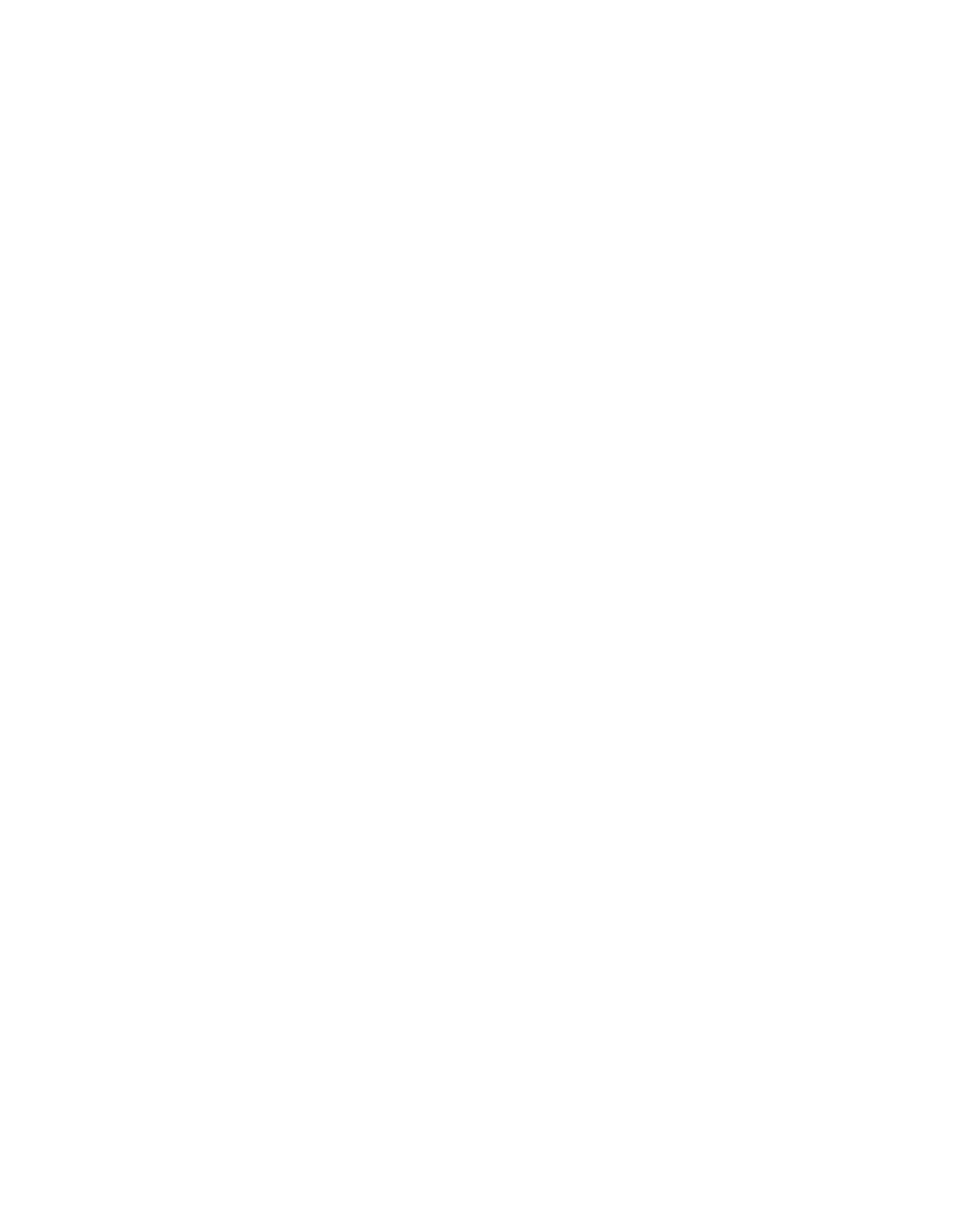### Executive Summary Cost Trends Report

Consistent with the statutory mandate of the Health Policy Commission (HPC), this 2015 Cost Trends Report presents an overview of healthcare spending and delivery in Massachusetts, opportunities to improve quality and efficiency, progress in key areas, and recommendations for strategies to increase quality and efficiency in the Commonwealth.

Past HPC reports have identified four areas of opportunity: fostering a value-based market; promoting an efficient, high-quality healthcare delivery system; advancing alternative payment methods (APMs); and enhancing transparency and data availability. The HPC continues to emphasize these four areas in its analysis and recommendations.

This Executive Summary presents a concise overview of the findings and recommendations detailed in this report.

#### **FINDINGS**

#### **TRENDS IN SPENDING AND CARE DELIVERY**

#### **Overview of trends in spending**

- Between 2005 and 2014, increases in health insurance premiums have outpaced income gains, consuming more than 40 percent of family income growth over the past nine years.
- Massachusetts' 4.8 percent growth in health care spending in 2014 exceeded the 3.6 percent spending benchmark, largely because of growth in MassHealth spending (driven by enrollment growth) and spending on prescription drugs across all market sectors.
- Despite high growth in prescription drug spending, total per-capita spending growth was under the benchmark in all major market segments, including MassHealth.

#### **Trends in commercial spending**

• Continued low rates of growth in commercial spending have narrowed the family premium gap between Massachusetts and the U.S. This gap was \$2,000 in 2011 and \$1,000 in 2014.

- Hospital and physician commercial spending each grew roughly one percent per commercial enrollee between 2013 and 2014.
- Payers reported that price increases and shifts in the providers used, not changes in overall health care utilization, drove observed spending increases.

#### **Trends in Medicare and MassHealth**

- Among beneficiaries with Original Medicare (feefor-service), Massachusetts spends more on hospital care but less on physician care than the U.S. overall.
- Baseline trends, the extension of MassHealth eligibility under the Affordable Care Act, and a temporary coverage program to address operational difficulties at the Massachusetts Health Connector all contributed to significant MassHealth enrollment growth between 2013 and 2014.
- MassHealth spending accounted for two-thirds (3.2 percentage points) of statewide spending growth between 2013 and 2014, or half of statewide spending growth (2.5 percentage points) if drugs are excluded. By the fall of 2015, the Connector website was functioning well, and MassHealth enrollment had stabilized at 1.85 million members, a 31 percent increase relative to the fall of 2013.

#### **Trends in access, affordability, and quality**

Patient cost-sharing (co-payments and deductibles) increased 4.9 percent between 2013 and 2014. Including other out-of-pocket spending such as overthe-counter medications and uncovered services and providers, 38 percent of residents paid more than \$1,000 and 19 percent paid more than \$3,000 in cost-sharing in 2014. Patients with certain behavioral health conditions paid a higher percentage of their total health spending out-of-pocket than those with other medical conditions.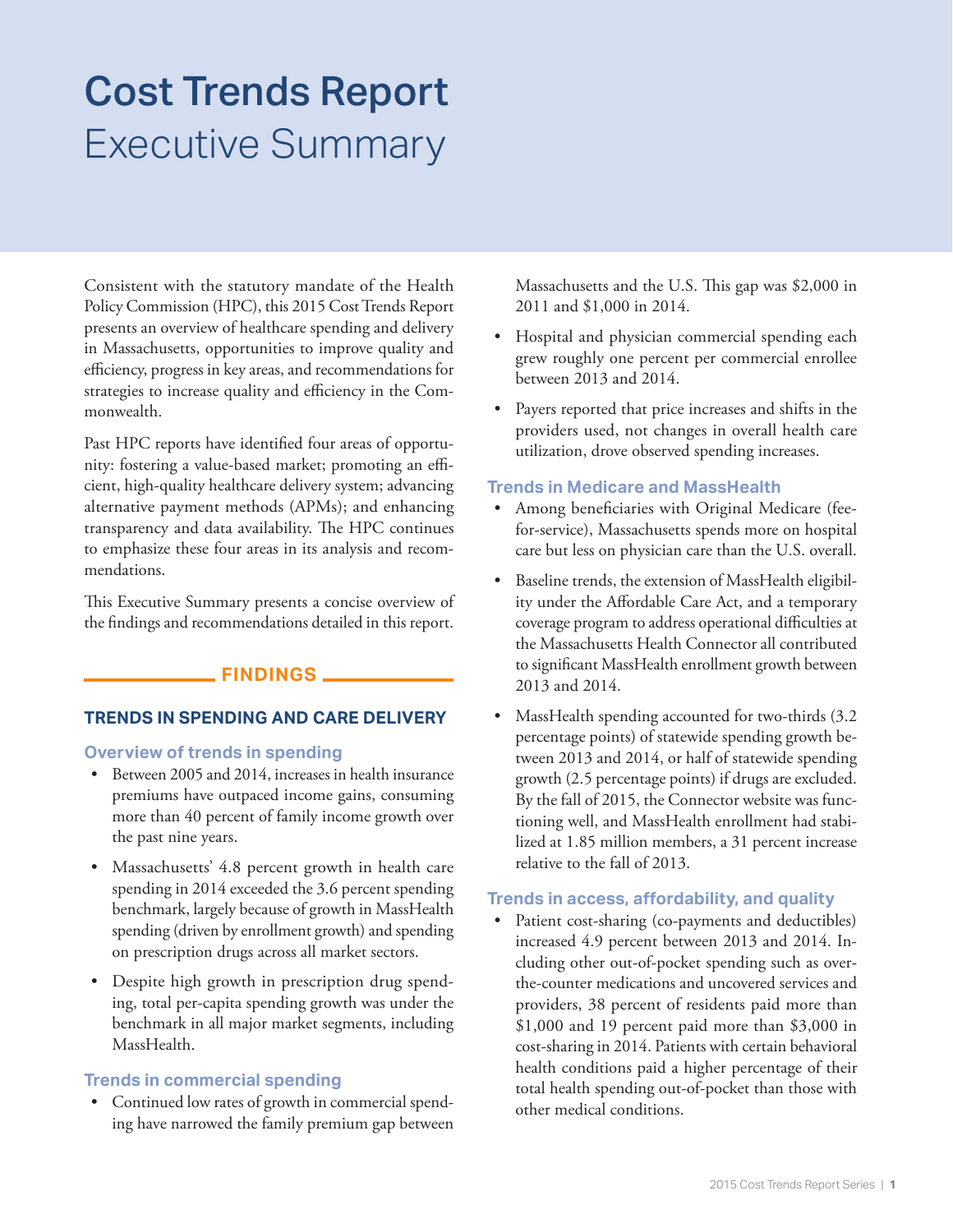• Massachusetts continued to perform well relative to the rest of the U.S. on most measures of quality and access to care and had the highest rate in the nation of insurance coverage in 2014. However, on measures of appropriate hospital admissions and excess readmissions, Massachusetts performed worse than the U.S., and considerable opportunities remain to further improve quality and access as well as population health.

#### **Trends in provider markets**

Massachusetts is characterized by a growing concentration of inpatient care in large systems. Increasingly, physicians are also consolidating into large systems, whether through clinical affiliations, contracting affiliations, or acquisitions. In 2010, 68 percent of primary care physicians were affiliated with large systems; in 2014, this percentage was 76 percent. The acquisition of physician practices by hospital systems may also result in the addition of outpatient facility fees, an important trend to monitor.

#### **Prescription drug spending**

- Prescription drugs were a major area of spending growth in 2014, after years of low growth, with a 13 percent per-capita spending increase in Massachusetts between 2013 and 2014, slightly higher than the U.S. growth rate. One-third of all spending growth in Massachusetts (1.6 percentage points) was attributable to prescription drugs. Growth was driven by the entry of new drugs, price increases, and a low rate of patent expirations.
- New, effective, but high-cost drugs for the Hepatitis C virus were a particular driver of drug spending growth in 2014.
- Spending on specialty drugs, which typically cost more than \$6,000 a year, grew from 26 percent to 34 percent of Massachusetts' drug sales between 2010 and 2014.
- Many top drug classes have had double-digit spending increases each year. For oncology drugs, the therapy class with the highest spending in Massachusetts and the U.S., spending in Massachusetts grew to almost \$700 million in 2014, an increase of 12.3 percent from 2013.
- Given the current national regulatory framework, many aspects of drug spending are outside the direct control of payers and providers in Massachusetts, and change would require federal action. However,

levers for change are available at the state level, some requiring new legislation.

#### **Hospital outpatient utilization and spending**

- Relative to the national average, hospital outpatient visits are 50 percent more frequent in Massachusetts, and hospital outpatient spending has been growing rapidly, with an average annual per-capita growth rate of six percent in Medicare and three percent in commercial insurance between 2010 and 2014. Some services have shifted from inpatient to outpatient settings, while others have shifted from non-hospital to hospital outpatient settings.
- Outpatient surgery accounts for more than half of the growth in hospital outpatient spending. In a subset of five high-volume surgical procedures that could be performed in either the outpatient or inpatient setting, the share performed in the outpatient setting grew from 48 percent in 2011 to 70 percent in 2013. Spending for these procedures would have been about 15 percent higher without the shifts in setting.
- Payments for standard services and medical tests are substantially higher in the hospital outpatient department, compared to physician offices and other non-hospital settings. For example, the median price of a colonoscopy in a hospital outpatient department was 56 percent above the median price in a non-hospital setting.

#### **OPPORTUNITIES TO INCREASE QUALITY AND EFFICIENCY**

#### **Variation among providers in prices and episode costs**

- Prices vary significantly among providers, and such variation has not meaningfully decreased over time. A substantial amount of the variation in inpatient hospital prices is not related to measures of quality or other value-based factors. Rather, the higher prices some providers receive appear to reflect market leverage and negotiating power. This extensive price variation, combined with increasing concentration of volume in high-cost providers, leads to higher spending and persistent inequities in the distribution healthcare resources.
- Commercial spending for episodes of care can also vary extensively. For low-risk pregnancies, commercial spending for an episode of care varied from below \$12,300 at several less expensive hospitals to \$18,500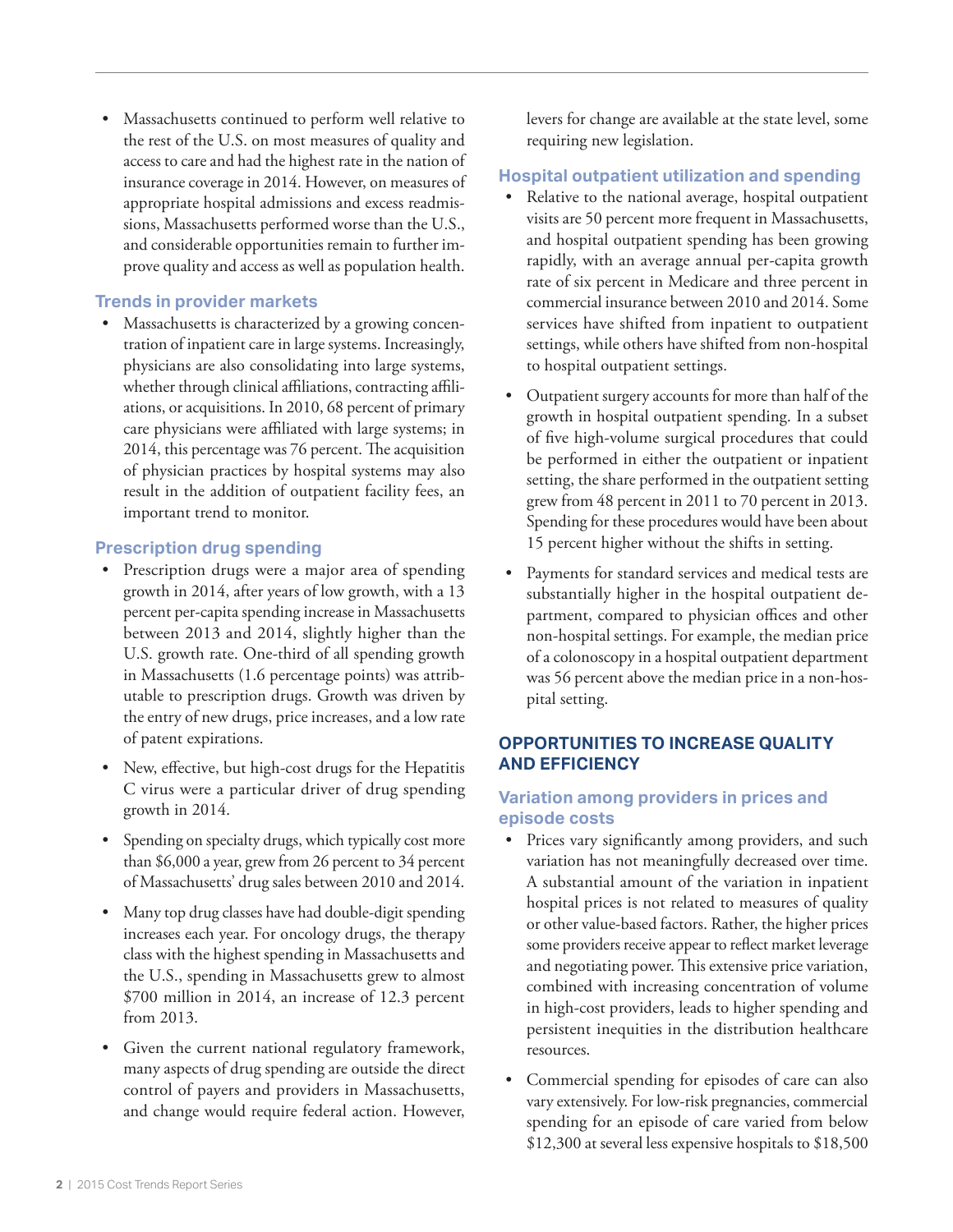at the most expensive hospital. While variation in episode spending could result from price variation, practice variation, or a combination of the two, the HPC found that the variation was overwhelmingly driven by the price of the procedure.

• Unnecessary and avoidable utilization also drive high costs. In Massachusetts, the rate of Caesarian section for first-time mothers was 26.2 percent—above the target rate of 23.9 percent proposed as part of the federal government's Healthy People 2020 initiative. Unnecessary Caesarian sections increase spending and increase health risks for mother and baby.

#### **Avoidable hospital use**

- All-cause readmissions in Massachusetts have improved slightly, consistent with national trends. However, based on Medicare data, Massachusetts readmission rates remain worse than the national average, and between October 2015 and September 2016, 78 percent of Massachusetts hospitals were penalized by Medicare for readmission rates in excess of the national average.
- Rates of preventable inpatient hospital use improved slightly between 2013 and 2014, but rates of preventable hospitalizations in lower-income communities (median family income below \$52,000) remained twice as high as rates in higher income communities (median family income > \$87,000), a troubling indicator of disparities in care.
- While overall ED use declined slightly between 2010 and 2014, visits associated with a primary behavioral health diagnosis increased sharply (24 percent over four years). Certain regions of the Commonwealth had markedly high rates of behavioral-health related ED visits, as did certain demographic segments, and seven percent of ED visitors accounted for 33 percent of visits.
- Emerging technologies offer promise to support population health management and address hospital overutilization. Event notification services, other facets of health information exchange, and telemedicine in particular, have been effective in other states comparable to Massachusetts.

#### **Access to primary care**

• Despite the state's high numbers of physicians per capita, the number of primary care providers per capita varies 30-fold across the state and is lower in more rural areas; 500,000 residents live in federally-identified areas with a shortage of primary care providers (PCPs).

- Nurse practitioners (NPs) provide care at comparable quality and lower cost than physicians, and are more likely to practice in rural areas and to serve Medicaid patients. Relative to other states, Massachusetts requires high levels of physician oversight for NPs, which can limit access to care and add unnecessary costs.
- In Massachusetts, 25 percent of primary care providers practice in NCQA-recognized patient-centered medical homes, a rate considerably above the national average of 15 percent.

#### **Maximizing value in post-acute care**

Massachusetts continued to use post-acute care at a higher rate than the national average. While post-acute patterns have changed little overall between 2010 and 2014, the use of institutional post-acute care after total joint replacement declined over these years in 49 of the 57 hospitals for which rates are available.

#### **PROGRESS IN ALIGNING INCENTIVES**

#### **Alternative payment methods**

- Alternative payment methods (APMs) offer incentives that support value and reward high-quality care. Statewide, the rate of APM coverage increased eight percentage points between 2012 and 2014, with differences among payers. In 2014, the three major commercial payers met the HPC's 2016 target of at least 60 percent of each payer's HMO lives covered by APMs.
- In 2014, rates of APM adoption within commercial preferred provider organizations (PPOs) remained low. However, at the HPC's 2015 Health Care Cost Trends Hearing, the state's largest commercial payer announced an agreement with four major providers whereby it would use APMs to pay for PPO members beginning in 2016. The change will affect one-third of that payer's total PPO population. More progress is needed to meet the Report's target of one-third of all PPO lives covered by APMs by 2017.
- Developing a comprehensive care delivery and payment reform model that promotes coordination of care, improves population health, integrates behavioral health and long-term supports and services, and enhances accountability for total cost of care is a top priority for the Executive Office of Health and Human Services. In developing this strategy, MassHealth has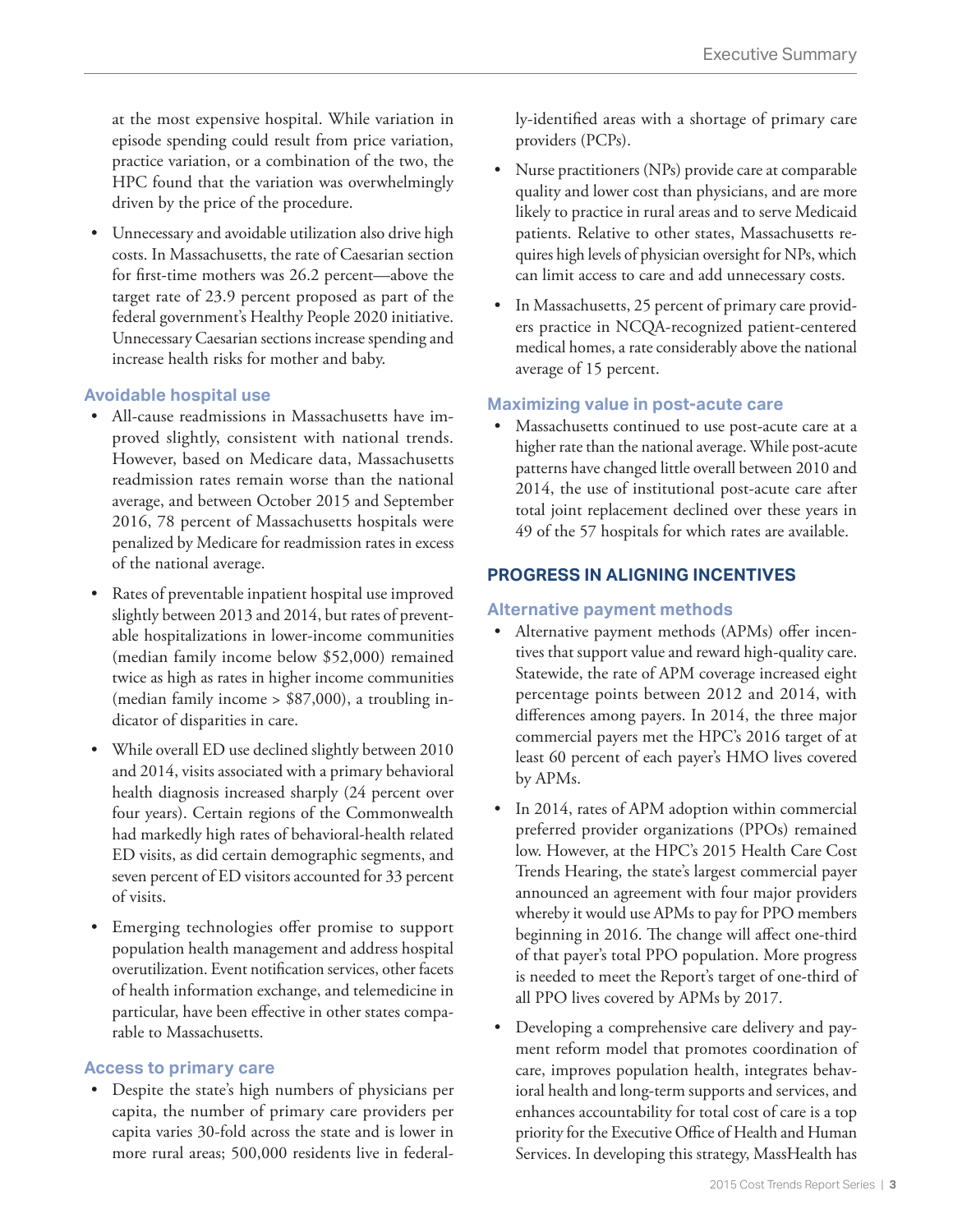initiated an intensive stakeholder engagement and policy development process with the goal of launching a range of ACO models at scale over the next one to two years.

• Sixty-two provider groups or organizations in Massachusetts participate in Medicare's Bundled Payments for Care Improvement Initiative, but bundled payments covering episodes of care have not yet taken hold among commercial payers in Massachusetts.

#### **Demand-side incentives**

- As required by Chapter 224, commercial payers launched transparency tools in 2014, offering consumers information on the costs and quality of care available from different providers. However, there has been limited utilization of these tools to date; major payers reported fewer than 50 inquiries per 1,000 members. Many tools do not yet include information on prices for behavioral health visits or measures of the quality of care.
- High-deductible health plans (HDHPs) surpassed tiered network plans in the share of market covered. HDHPs have lower premiums than tiered products, but often lead to indiscriminate reductions in utilization, especially among low-income members. Tiered network products could be strengthened by widening the cost-sharing differentials between tiers and using consistent quality metrics for tier placement.

#### **RECOMMENDATIONS**

In light of these findings, as well as the HPC's other analytic and policy work throughout the year, this Report makes the following recommendations and commitments to promote the goals of Chapter 224:

#### **Recommendations to foster a value-based market**

- **1** Payers and employers should continue to enhance strategies that enable consumers to make high-value choices, including increasing transparency of comparative prices and quality.
- **2** The Commonwealth should enhance transparency of drug prices and spending, and payers should consider opportunities to maximize value.
- **3** The Commonwealth should take action to implement safeguards for consumers and improve market function related to out-of-network billing practices.
- **4** The Commonwealth should take action to equalize payments for the same services between hospital outpatient departments and physician offices.
- **5** The Commonwealth should act to reduce unwarranted variation in provider prices. The HPC will undertake further research and analysis and will convene stakeholders to discuss specific policy options.

#### **Recommendations to promote an efficient, high-quality care delivery system**

- **6** The Commonwealth should continue to focus on enhancing community-based, integrated care and reducing the unnecessary utilization of costly acute settings.
- **7** The Legislature should act to remove scope of practice restrictions for Advanced Practice Registered Nurses (APRNs).
- **8** The Commonwealth should be a national leader in use of enabling technologies to advance care delivery transformation through expansion of health information exchange, telehealth, and other digital health innovations.

#### **Recommendations to advance alternative payment methods**

- **9** Payers and providers should continue to focus on increasing the adoption and effectiveness of APMs in promoting high quality, efficient care.
- **10** The Commonwealth should develop alternative payment models to catalyze delivery system reform in MassHealth. This is a top priority of the Executive Office of Health and Human Services and the HPC strongly supports this effort.
- **11** Payers and providers should seek to align technical aspects of their global budget contracts, including quality measures, risk adjustment methods, and reports to providers. The HPC will convene providers to continue this important work.

#### **Recommendations to enhance transparency and data availability**

- **12** The Commonwealth should develop a coordinated quality strategy that is aligned across public agencies and market participants.
- **13** CHIA should continue to improve and document its data resources and develop key spending measures.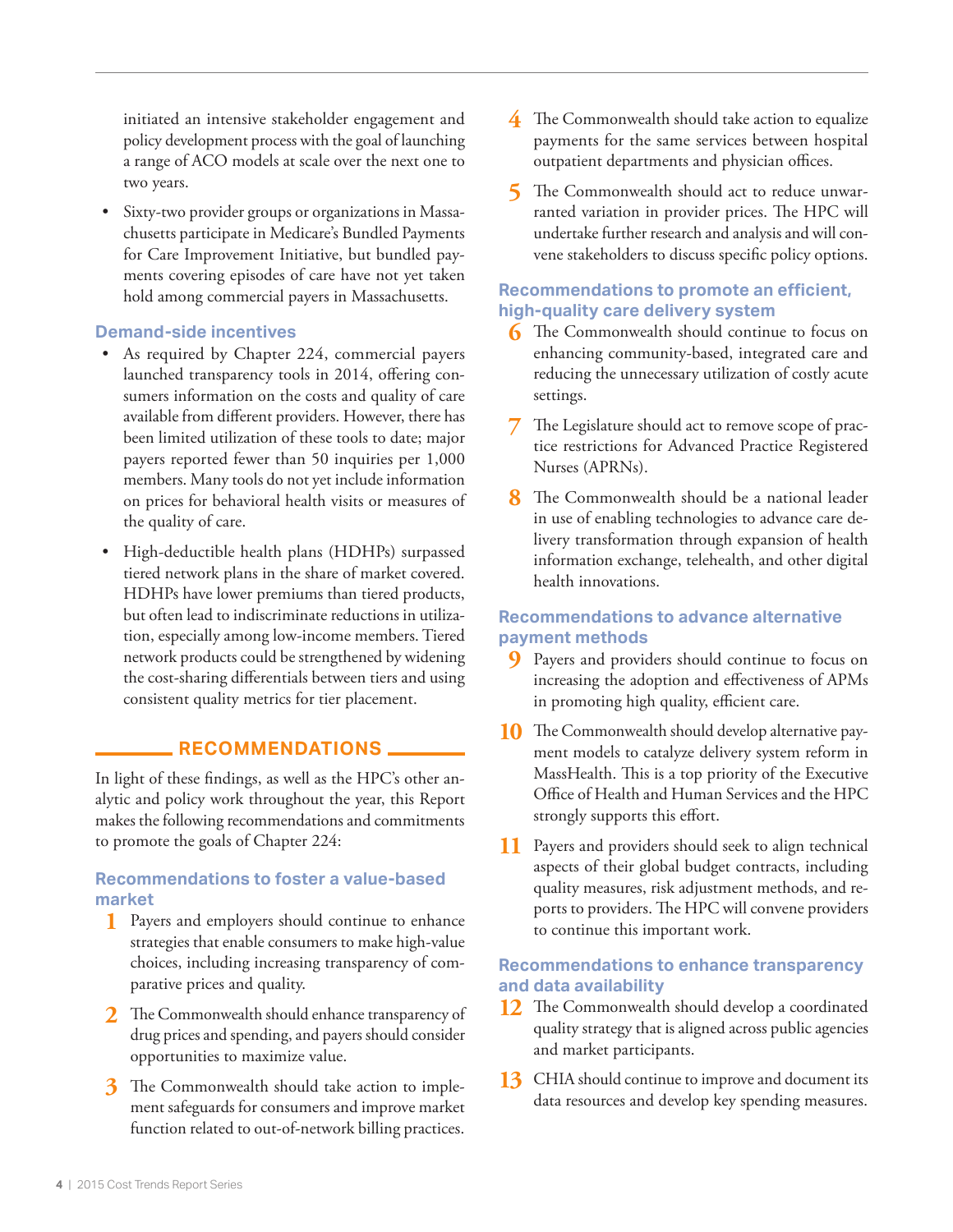# Conclusion and Recommendations **138 Cost Trends Report**<br>Conclusion and<br>Recommendations

The HPC publishes an annual report describing health care cost trends, documenting the health sector's performance relative to the statewide growth benchmark, and identifying opportunities for improvement in cost, quality, and access. In light of the findings presented in this 2015 Cost Trends Report, as well as other analytic and policy work throughout the year, the HPC has developed recommendations for market participants, policy makers, and other government agencies.

#### **DASHBOARD OF KEY HPC METRICS**

In keeping with a recommendation from the 2014 Cost Trends Report, the HPC has developed a set of measures to track health system performance (see **Exhibit 13.1**), drawing upon findings for the 2015 Cost Trends Report. This set of key metrics, or "dashboard," is intended to track Massachusetts health system performance in areas identified by the HPC as priorities for ongoing attention and improvement. For the dashboard, the HPC selected measures with a credible, regular, and up-to-date data source to present trend over time in Massachusetts and to compare performance in the Commonwealth to a national benchmark, where available. For some measures, the HPC will also track performance against targets for improvement.

#### **RECOMMENDATIONS**

Consistent with past reports, the recommendations are organized into four primary areas of opportunity for improving the health care system in Massachusetts:

- **1 Fostering a value-based market** in which providers and payers openly compete to provide services, and in which consumers and employers have appropriate information and incentives to make high-value choices for their coverage and care options
- **2 Promoting an efficient, high-quality delivery system** with patients and primary care providers

at the center in which providers efficiently deliver coordinated care that integrates behavioral health and physical health and produces better outcomes and improved health status

- **3 Advancing alternative payment methods** that support and equitably reward providers for delivering high-quality care while holding them accountable for slowing the rate of health spending across the Commonwealth
- **4 Enhancing transparency and data availability** necessary for providers, payers, purchasers, and policy makers to successfully implement reforms and evaluate progress over time.

#### **FOSTERING A VALUE-BASED MARKET**

A transparent and competitive health care market that rewards high-value providers is essential for constraining growth in health care costs and meeting the health care cost growth benchmark in the future. As documented in this Report, the majority of care in the Commonwealth is provided by a relatively small number of large provider systems, and both hospitals and physicians have continued to align with large systems. This degree of consolidation in the marketplace can impact health care costs, quality, and access. The HPC finds that price and spending variation among providers has persisted, and the share of patient volume served by high-cost providers continues to be significantly higher than that of lower-cost providers.

In the insurance market, enrollment in high-deductible health plans increased from 14 percent of the market in 2012 to 19 percent in 2014, while enrollment in tiered network plans grew more slowly (from 14 percent to 16 percent). In 2014, Massachusetts payers launched online price information tools, but consumer use of these tools was low.

To advance the goal of a more value-based market in 2016, in which consumers, armed with information on cost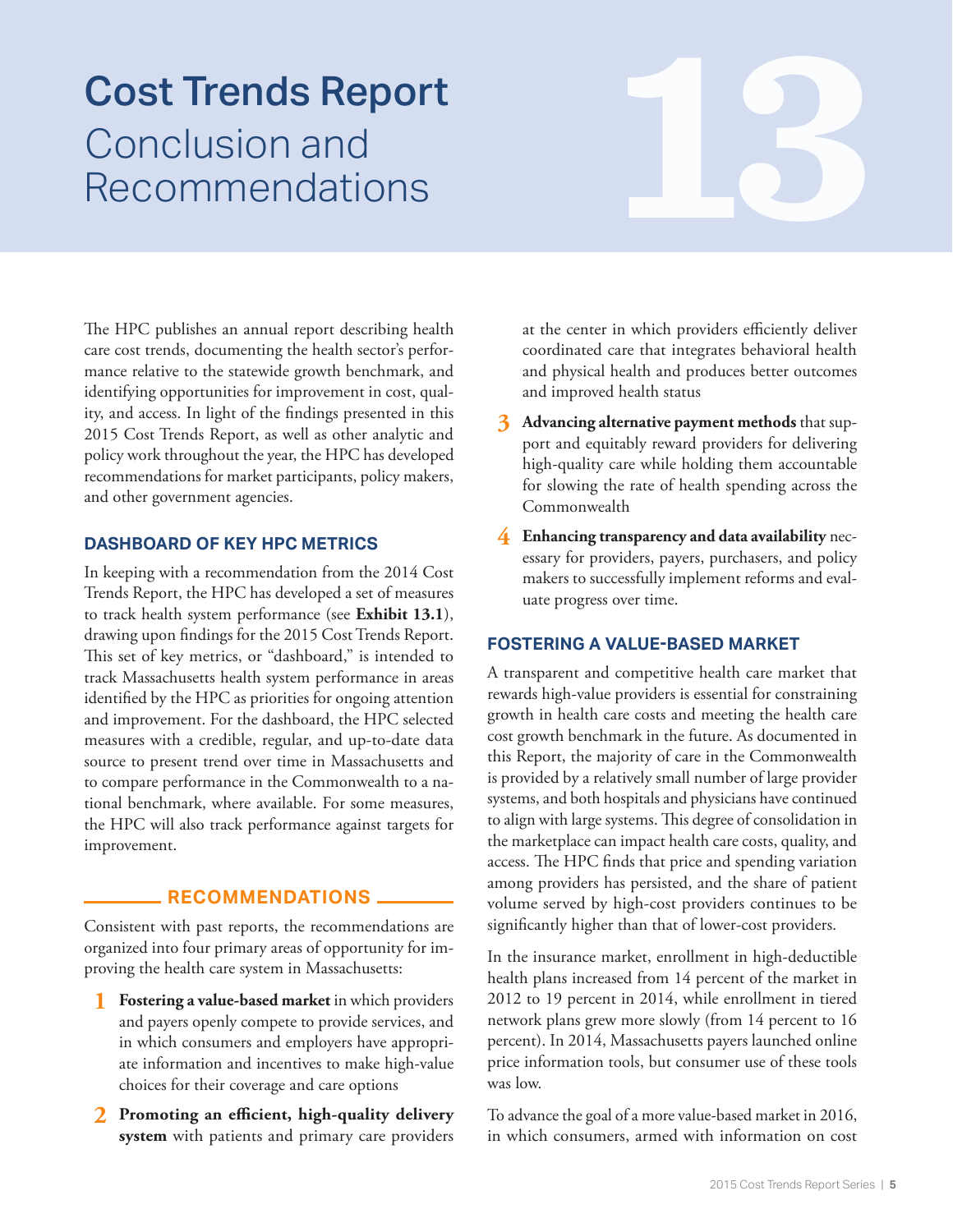and quality, have meaningful options and are rewarded for making high-value coverage and care choices, the HPC recommends:

#### **1. Payers and employers should continue to enhance strategies that enable consumers to make high-value choices, including increasing the transparency of comparative prices and quality**. **Specifically:**

- a. Payers should continue to improve value-oriented products such as tiered and limited plan designs that create incentives, such as financial rewards for choosing high-value services and providers, through strategies including:
	- i. Using transparent, aligned methods to tier providers.
	- ii. Increasing the cost-sharing differentials between preferred and non-preferred tiers to better reflect value-based differences among providers.
	- iii. Improving educational and outreach efforts to help employers and employees better understand the products and their benefits and tradeoffs.
	- iv. Exploring limited network products that are associated with one or more high performing accountable care organizations (ACOs).
- b. Payers should continue to innovate and provide new mechanisms that reward consumers for making high value choices, through strategies including:
	- i. Providing cash-back rebates for choosing low-cost providers.
	- ii. Offering members incentives at the time of primary care provider (PCP) selection, with the level of incentives tied to differences in the total cost of care associated with this PCP.
- c. When feasible, employers should offer employees a choice of plans and use defined-contribution and other strategies to reward employees for choosing lower-cost plans. In particular, employers who offer high-deductible health plans should pair them with health savings accounts (HSAs) or health reimbursement accounts (HRAs) and should also offer a choice of other value-based insurance products in addition to these plans. All such plans should be monitored to ensure that they do not impose an undue and unavoidable cost-sharing burden on members, especially lower income members.

d. Information, coupled with incentives and choice, is an essential element of a well-functioning market for health care. Payers should continue to improve the use and usability of online price and quality information available to members and should link that information with opportunities and incentives to make high-value choices.

**2. The Commonwealth should enhance transparency of drug prices and spending, and payers should consider opportunities to maximize value**. Given the current national regulatory framework, many aspects of drug spending are outside the direct control of payers and providers in Massachusetts, and change would require Federal action. However, levers for action are available at the state level, some requiring new legislation. In addition, public and commercial payers should consider opportunities to maximize value. Specifically, to address spending growth associated with pharmaceuticals:

- a. All payers should pursue the use of value-based benchmarks when negotiating prices and consider opportunities for the use of risk-based contracting with manufacturers.
- b. The Legislature should require increased transparency in drug pricing and manufacturer rebates.
- c. The Legislature should add pharmaceutical and medical device manufacturers to the list of mandatory market participant witnesses at the HPC's Annual Health Care Cost Trends Hearing.
- d. Public and commercial payers and purchasers should consider a range of opportunities for group purchasing and joint negotiation.
- e. State and federal lawmakers should advocate for legislation to allow Medicare to negotiate prescription drug prices.

In addition, payers and providers should work to ensure efficient utilization of prescription drugs:

f. Stakeholders should work together to develop and use treatment protocols and guidelines that make appropriate use of lower-cost drugs when available and to achieve consensus on appropriate use when new high cost drugs enter the market.

All such policies should be developed in a manner that ensures patients' access to necessary therapies.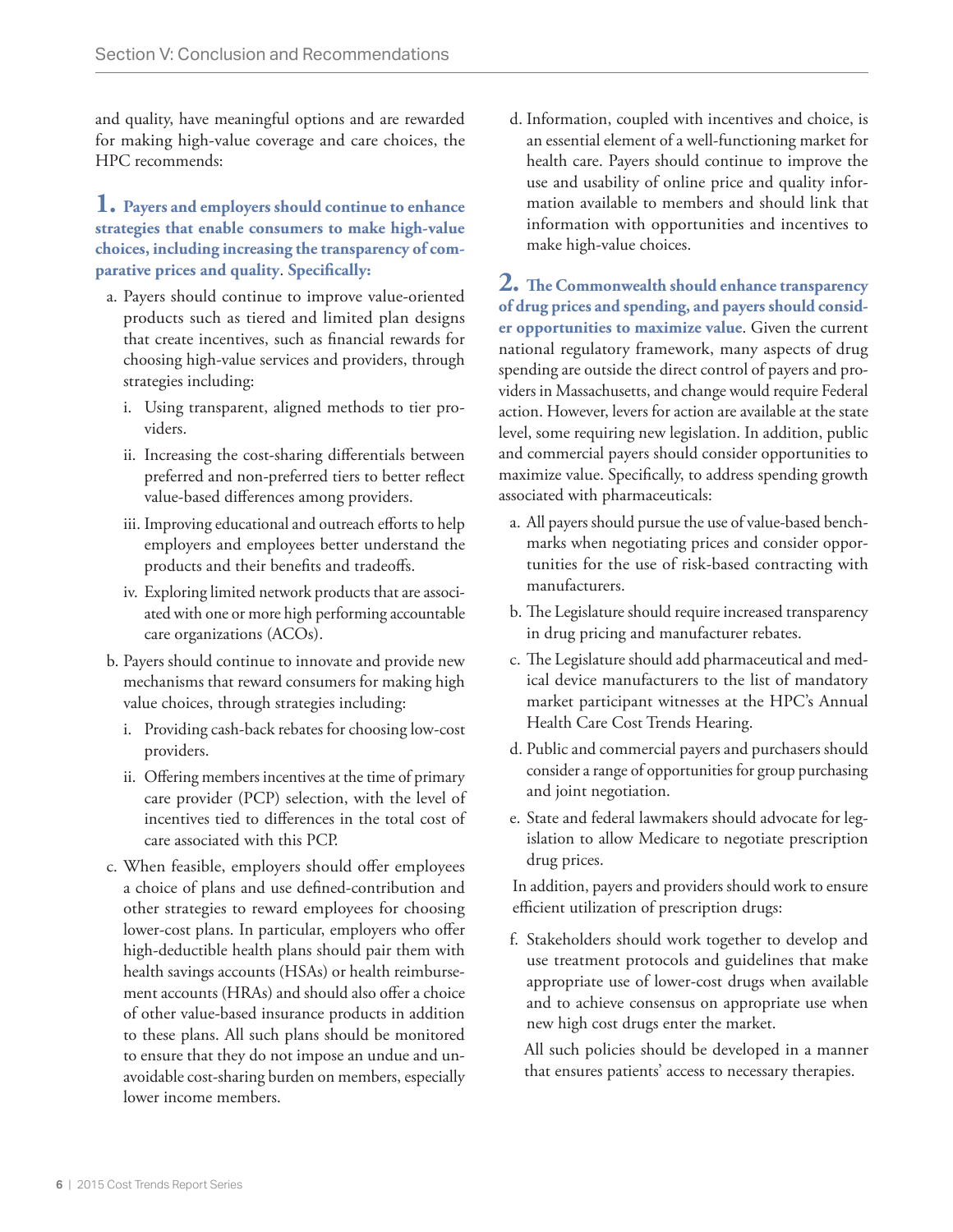**3. The Commonwealth should take action to implement safeguards for consumers and improve market function related to out-of-network billing**. Consumers may face high charges from out-of-network hospitals and physicians in certain circumstances, including in emergency situations and when services are received at in-network facilities but provided by out-of-network providers without the consumer's informed agreement. These high out-ofnetwork charges can create financial burdens for consumers and also raise significant challenges to healthy market functioning. Drawing on models from other states (such as New York), the Legislature should require providers to inform consumers whether they are in- or out-of-network before services are delivered. The Legislature should also require that carriers hold their members harmless in cases of out-of-network emergency services and enhance consumer awareness of existing "surprise billing" protections. Finally, the Legislature should establish a maximum reasonable price for such services, to ensure that these protections for consumers do not increase overall spending or have other unintended consequences.

**4. The Commonwealth should take action to equalize payments for the same services for similar patients between hospital outpatient departments and physician offices**. In some cases, the same service can be provided in different settings of care. In particular, hospital outpatient department rates can be substantially higher than physician office rates for the same service, encouraging providers to provide services in hospital outpatient departments unnecessarily. The following proposals would improve financial incentives to provide care efficiently:

a. **The Legislature should limit the types of provider locations that can bill payers and patients as a hospital outpatient department.** The ability to earn higher payment rates as a hospital outpatient department rather than as a physician practice has incentivized hospitals to acquire physician practices and enable those practices to bill as hospital outpatient departments. These higher payments for services, due to the addition of hospital facility fees, may inappropriately increase total medical spending for payers and patients, as well as cause confusion for patients who may face increased cost-sharing. All payers should monitor such billing practices. Following recent Congressional action limiting eligibility for hospital outpatient department payments in Medicare from providers within 250 yards of a hospital's main campus, the Legislature should similarly limit

the definition of those providers eligible for hospital outpatient payments and require all payers to adopt these policies, at a minimum, for both newly licensed hospital outpatient departments and existing sites.

b. **Payers should implement site neutral payments for select services for similar patients.** The Medicare Payment Advisory Commission has recommended that the Medicare program equalize payment rates of hospital outpatient departments with lower physician office rates for evaluation and management visits and a select set of other services. Payers in Massachusetts should identify select appropriate services and implement site neutral payments for these services.

**5. The Commonwealth should act to reduce unwarranted variation in provider prices**. Extensive variation in prices paid to health care providers for the same sets of services is a persistent issue in the Commonwealth, driving increased health care spending and perpetuating inequities in the distribution of health care resources. However, unwarranted variation in provider prices is not likely to decrease absent direct policy action. To inform the necessary action, the HPC will undertake additional research and analyeses and will engage with stakeholders (including the HPC Advisory Council) to discuss specific, data-driven policy options for consideration by the Legislature, other policy makers, and market participants in the first half of 2016.

#### **CARE DELIVERY**

Over its three-year history and in the current report, the HPC's research has highlighted Massachusetts' high levels of spending and high use of hospital and post-acute care. Within the state, the HPC has also noted variation among providers and communities in spending and practice patterns. Moreover, the HPC has identified ongoing opportunities to improve quality and efficiency in the areas of care coordination and clinical integration across settings, identifying and managing high-cost patients, screening and treatment of behavioral health conditions, caring for patients in efficient and community settings, and leveraging technology to support these efforts. The HPC continues to support providers in addressing these opportunities through investment, technical assistance, and certification programs. The increased adoption of effective APMs should further align provider incentives around quality and efficiency in care delivery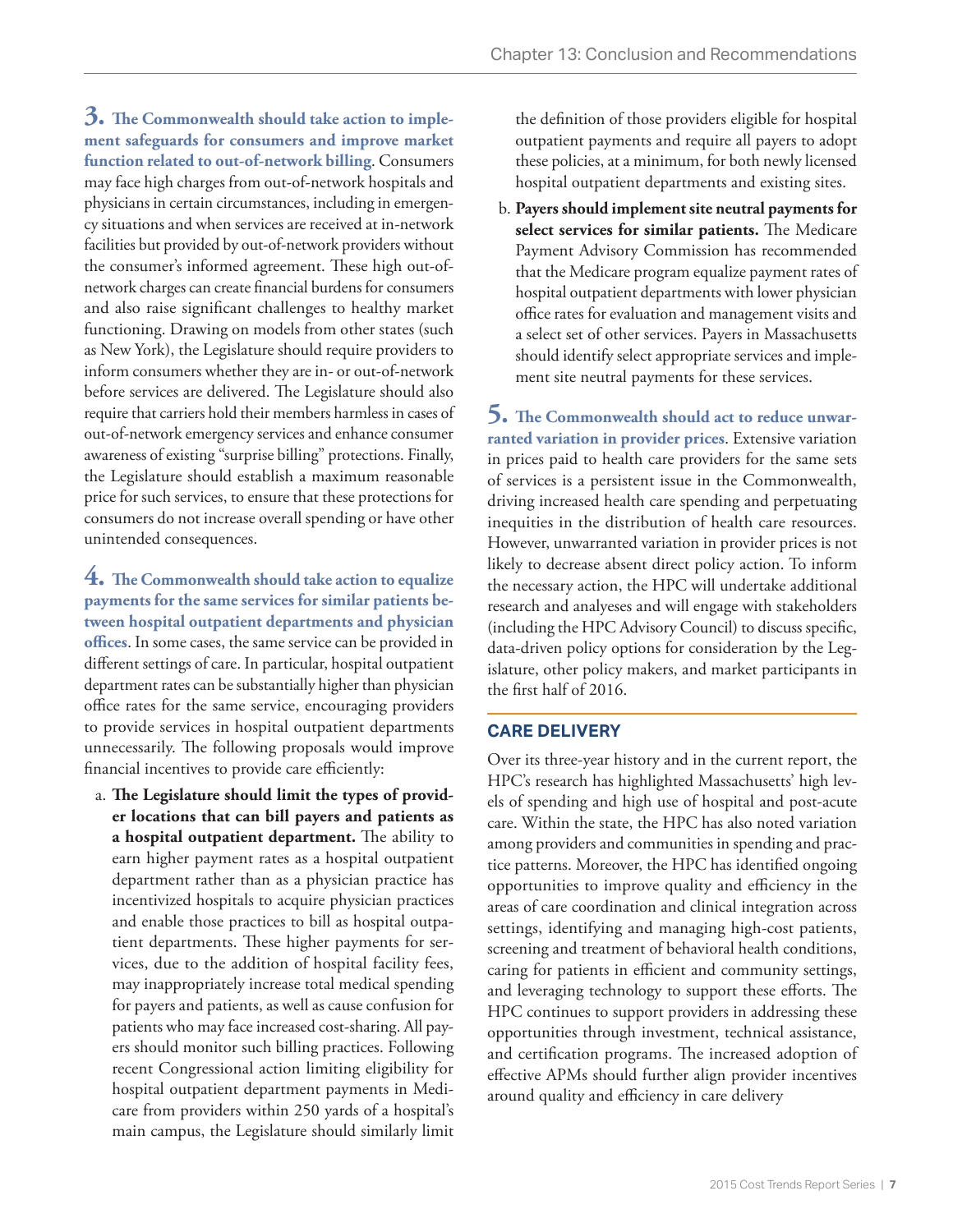To advance the goal of an efficient, high-quality care delivery system in 2016, the HPC recommends:

**6. The Commonwealth should continue to focus on enhancing community-based, integrated care and reducing the unnecessary utilization of costly acute settings**. As part of this focus, the Commonwealth should develop the necessary strategies and apply the necessary resources to attain the following:

- a. **Reductions in all-cause 30-day hospital readmissions:** The Commonwealth should achieve a 20 percent reduction in all-cause, all-payer 30-day hospital readmissions relative to the 2013 level, attaining an all-payer readmission rate below 13 percent by 2019. In particular, action should be focused on patients who frequently utilize hospital services, who represented 59 percent of all readmissions in 2013.
- b. **Increased use of the patient-centered medical home model:** In 2015, 25 percent of Massachusetts primary care providers were practicing within patient-centered medical home (PCMH) practices recognized by the National Committee on Quality Assurance (NCQA). A third of all primary care providers should be practicing within NCQA-recognized PCHMs by 2017 and 20 percent of all primary care providers should be practicing within a HPC-certified PCMH PRIME practice (medical homes with integrated behavioral health) by 2017.

**7. To improve access to low-cost, high-quality care, particularly for low income and underserved populations, the Massachusetts Legislature should remove scope of practice restrictions for Advanced Practice Registered Nurses (APRNs)**. The Legislature should consider adopting models used in other states that allow for such providers to practice to the full extent of their license and training.

**8. The Commonwealth should be a national leader in the use of enabling technologies to advance care delivery transformation through the expanded adoption of health information exchange, telehealth, and other digital health innovations**. Market participants should adopt technology tools that enhance access to care, including behavioral health care; keep more patients in community settings; support real-time information exchange; and enable effective care coordination, care transitions, and other activities of population health management. As part of this focus, the Commonwealth should examine and address policy and payment barriers to increased use of telehealth. Finally, Massachusetts payers, providers, and the health care innovation community should partner together to develop, test, and leverage the technology and service advances pioneered by Massachusetts-based start-up companies and established firms.

#### **ALTERNATIVE-PAYMENT METHODS (APMS)**

Effective APMs offer incentives that support value-based and patient-centered care. Between 2012 and 2014, the statewide rate of APM coverage increased eight percentage points, but the market should extend APMs to preferred provider organizations (PPO) in order to achieve continued gains in commercial APM coverage. APMs should be made more comprehensive and aligned to attain the desired benefits. In addition, global budgets alone may not be sufficient to alter the incentives facing many hospitals and specialists, sectors which are essential to health system transformation and cost containment.

To advance the goal of expanded adoption of effective APMs in 2016, the HPC recommends:

**9. Payers and providers should continue to focus on increasing the adoption of alternative payment methods (APMs) and on increasing the effectiveness of APMs in promoting high quality, efficient care**. Market participants should advance the following:

- a. **APMs for HMO patients**. All commercial payers should increase the use of APMs with the goal of having 80 percent of the state HMO population in APMs by 2017.
- b. **APMs for PPO patients**. Commercial payers should also seek to increase the use of APMs for members enrolled in PPO plans, with the initial goal of having one third of the state PPO population in APMs by 2017.
- c. **Bundled payment**. As a complement to global payment APMs, payers and providers should follow the lead of the Centers for Medicare and Medicaid Services (CMS) and implement bundled payments for common and costly episodes of care, such as joint replacement, acute myocardial infarction, cancer treatment, and maternity stays. These bundles should include care provided both within and outside of the hospital in an appropriate clinical window.
- d. **Disparities in payment levels**. As part of a strategy to reduce spending, payers should develop plans to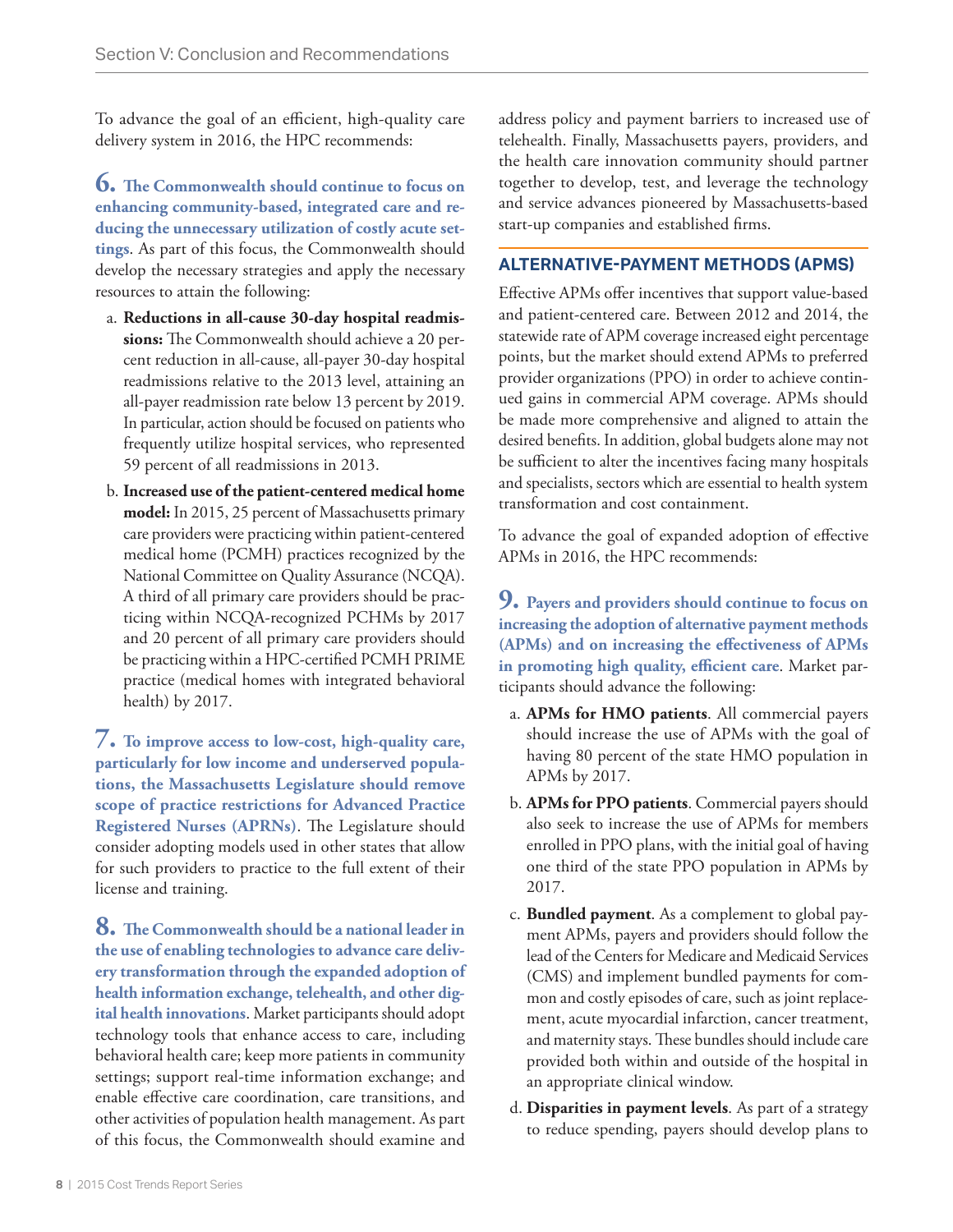lessen the unwarranted disparity in global budgets paid to different providers by establishing stricter targets for spending growth for highly paid providers or by moving away from historical spending as the basis of global budgets.

- e. **Include behavioral health and long-term services and support**. Payers should include behavioral health services in their global budget models, and develop plans for including long-term supports and services in such models where applicable to the patient population.
- f. **The Group Insurance Commission (GIC) should make payment reform a core component of its next health plan procurement as it continues to increase the number of GIC members covered by APMs**. The GIC launched the Integrated Risk Bearing Organizations (IRBO) program in its 2013 procurement, requiring plans to meet targets for increasing percentages of GIC members seen by a provider in this ACO-type model. The HPC encourages the GIC to use its upcoming health plan procurement process to closely align with the HPC certification standards and reporting requirements for ACOs.

**10. The Commonwealth should develop alternative payment models to catalyze delivery system reform in MassHealth**. Developing a comprehensive care delivery and payment reform model that promotes coordination of care, improves population health, and enhances accountability for total cost of care is a top priority for the Executive Office of Health and Human Services. In developing this strategy, MassHealth has initiated an intensive stakeholder engagement and policy development process with the goal of launching a range of ACO models at scale over the next one to two years.

The HPC strongly supports these efforts and believes such reforms, paired with broad federal support, will accelerate overall health care system transformation in Massachusetts. Furthermore, the HPC specifically encourages MassHealth to consider the following design elements:

- a. A payment model the supports the integration of behavioral health and long term supports and services with medical care, and incentivizes the development of cross-continuum partnerships, especially with existing high-performing community-based providers;
- b. A payment model that moves away from historically-based spending targets that entrench price variation toward an absolute performance benchmark;
- c. Mechanisms to increase member engagement (e.g., active member selection, member incentives to maintain care in ACO), as patient engagement is a critical part of achieving better outcomes; and,
- d. Alignment, where appropriate, with commerical payers and CMS on technical elements of their payment model such as quality measures, risk adjustment, reporting, and attribution logic.

Finally, the HPC encourages MassHealth to consider prioritizing state and federal funds to support care redesign and capacity building at the safety-net and community-based providers who predominantly serve Medicaid members. Provider investments should be subject to system governance reform, as well as progress on reducing unnecessary utilization of costly acute settings, reallocation of spending within the total cost of care, and optimizing capacity to support the new care delivery models.

**11. Payers and providers should seek to align technical aspects of their global budget contracts, including quality measures, risk adjustment methods, and reports to providers**. The HPC plans to convene stakeholders early in 2016 to continue this important work.

#### **DATA AND MEASUREMENT FOR TRANSPARENCY AND ACCOUNTABILITY**

The importance of transparency and data availability surface throughout the discussions of spending trends, care delivery, APMs, and demand-side incentives. Data are essential to all aspects of system transformation, including setting priorities, harnessing the power of consumer choice, strengthening care delivery, designing and succeeding in new payment models, and monitoring progress.

To advance the goal of greater transparency and data availability in 2016, the HPC recommends:

**12. The Commonwealth should develop a coordinated quality strategy that is aligned across public agencies and market participants**. Relevant and credible quality measures are essential for many system goals, including value-based product design, payment, and consumer choice. Measures that pertain to behavioral health, long-term services and supports, and measures derived from patient reported outcomes are especially needed. The Legislature should refine the current process for developing the Standard Quality Measure Set (SQMS) to allow for the designation of limited sets of high priority measures for specific uses such as global budgets, consumer transparency,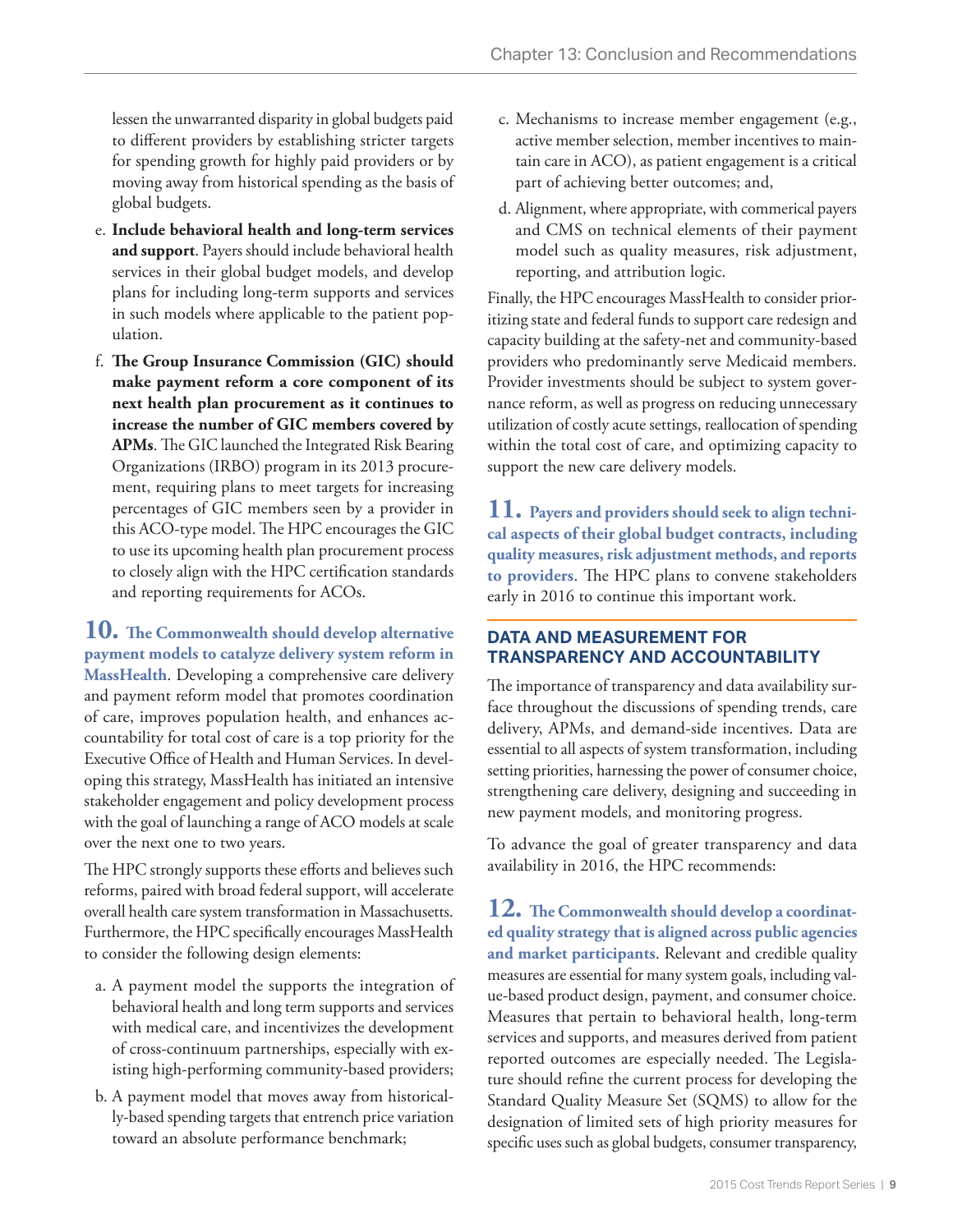and tiered or limited network product design, and should better define the role of the Statewide Quality Advisory Committee (SQAC) in providing input and guidance on the Commonwealth's overall strategy for quality measurement, improvement, and alignment.

#### **13. To support transformation and accountability, CHIA should continue to improve and document its data resources and develop key spending measures**. **Specifically:**

- a. **Behavioral health data**. CHIA should continue efforts to collect discharge data from freestanding psychiatric and substance use disorder hospitals.
- b. **Data on drug rebates**. CHIA should explore options to collect aggregate drug rebate amounts and reflect this information in estimates of total health care expenditures.
- c. **Data on "discount arrangements**." As required by statute, CHIA should consider requiring reporting of agreements through which a provider offers to another provider a discount, rebate, or any other type of payment that is in any way related to the provision of health care services.
- d. **The All-Payer Claims Database (APCD)**. The APCD is a critical tool for evaluating and monitoring system performance and represents a significant investment on the part of the state's payers. To enhance the return on this asset, by the end of 2016, CHIA should:
	- i. Implement a master provider index in connection with the HPC Registration of Provider Organization programs.
	- ii. Work with MassHealth to establish and publish a credible method to use APCD data to calculate enrollment, spending, and other essential measures for the MassHealth population and for key segments within it.
	- iii. Attribute patients to providers and develop additional measures of spending.
	- iv. Seek to make data, including data from public payers, available in a more timely fashion.
- e. **Total Medical Expenditures for PPO populations**. CHIA should prioritize the development of a total medical expenditure measure for PPO populations that draws upon the APCD and uses the consensus attribution algorithm to identify accountable provider organizations. As an interim step, CHIA should consider collecting aggregate data on TME for PPO

populations directly from payers in a manner that parallels the current HMO reporting.

- f. **Provider-level measures of spending growth**. In 2016, CHIA should work with the HPC and other stakeholders to develop and implement measures of spending growth for hospitals and specialist physician groups, adding other provider types as necessary and feasible.
- g. **Cross-payer pricing comparisons**. In order to facilitate comparisons of payer performance in the health care market, CHIA should refine its relative price methodology to allow for cross-payer comparison.

In the coming year, the HPC will pursue the activities noted above and work collaboratively with the Baker-Polito Administration, the Legislature, the Massachusetts health care industry, employers, consumers, and other stakeholders to advance the goals of a more affordable, effective, and transparent health care system in Massachusetts.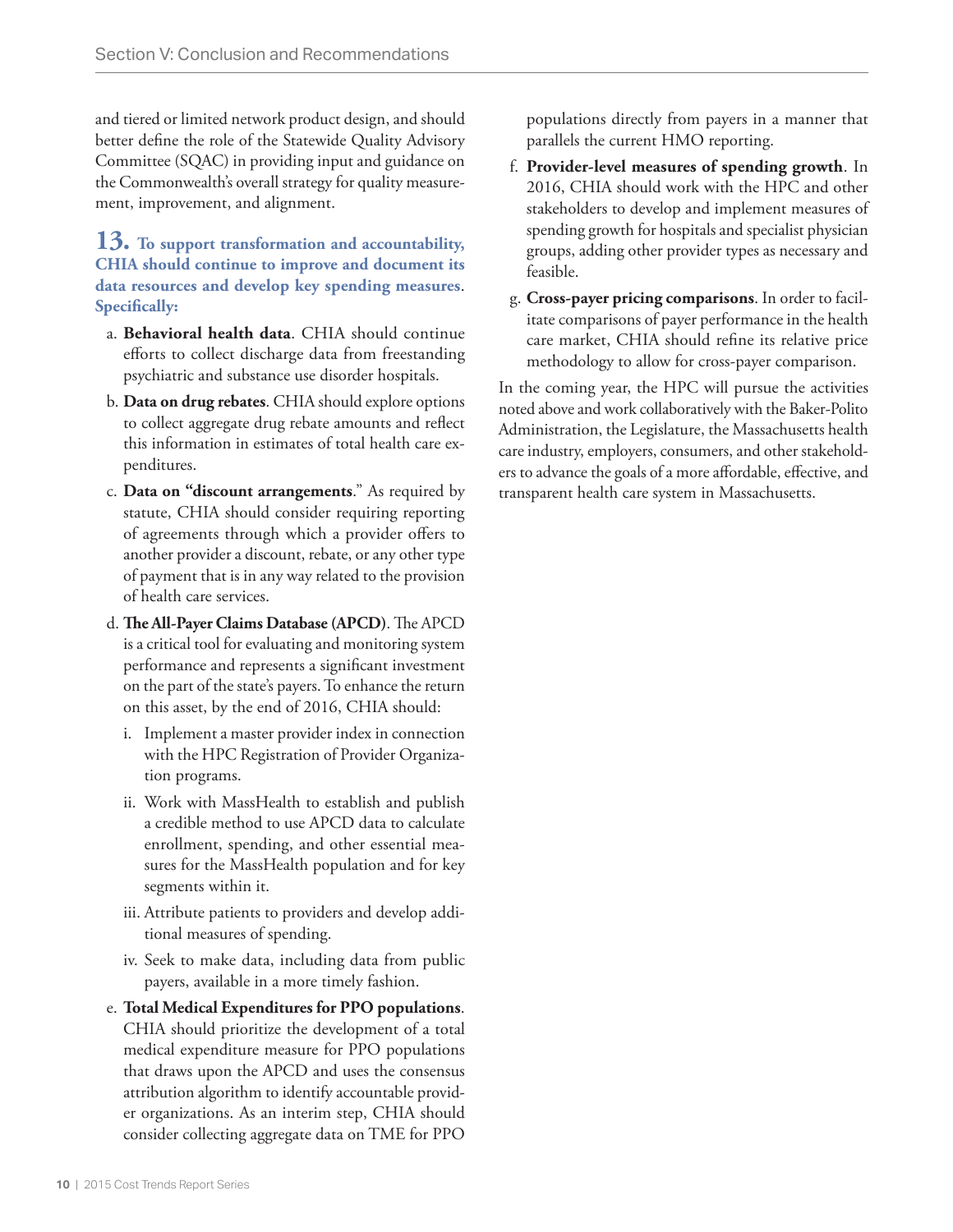## Dashboard of HPC System Performance Metrics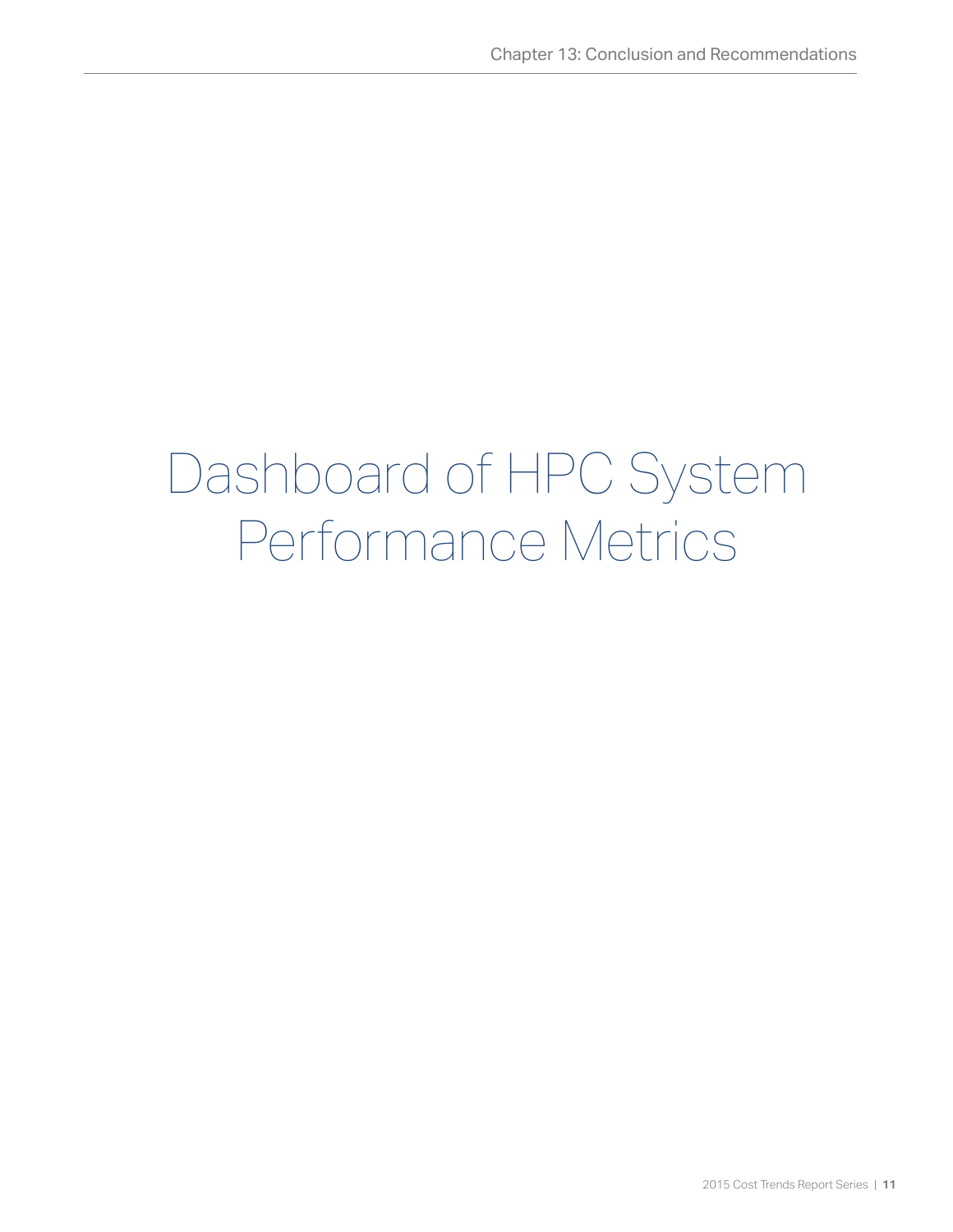#### **Exhibit 13.1:** Dashboard of HPC system performance metrics

| <b>Key</b><br>Area                    | Measure                                                                              | <b>MA Time Trend</b>                             |                                                  | <b>Direction</b><br>of Change | U.S.<br>Comparison<br>$(1 = best)$                                 | <b>MA</b><br>relative to<br>U.S. | <b>Target</b>                                       |
|---------------------------------------|--------------------------------------------------------------------------------------|--------------------------------------------------|--------------------------------------------------|-------------------------------|--------------------------------------------------------------------|----------------------------------|-----------------------------------------------------|
| Benchmark and spending                | 1. Growth of THCE per capita<br>(performance assessed<br>relative to 3.6% benchmark) | 2.4%<br>$(2012 - 2013)$                          | 4.8%<br>$(2013 - 2014)$                          |                               | 4.2%<br>$(2013 - 2014)$                                            |                                  | $< 3.6\%$                                           |
|                                       | 2. Growth in premiums                                                                | Family: 1.7%<br>Single: 2.8%<br>$(2012 - 2013)$  | Family: 1.6%<br>Single: 0.9%<br>$(2013 - 2014)$  |                               | Family: 3.9%<br>Single: 4.7%<br>$(2013 - 2014)$                    |                                  |                                                     |
|                                       | 2a. Level of premiums                                                                | Family:<br>\$17,424<br>Single: \$6,290<br>(2013) | Family:<br>\$17,702<br>Single: \$6,348<br>(2014) | N/A                           | Family: \$16,655<br>Single: \$5,832<br>(2014)                      |                                  |                                                     |
|                                       | 3. Individuals with high out-of-<br>pocket spending relative to<br>income            | N/A                                              | 11%<br>(2013 and<br>2014<br>average)             | N/A                           | MA ranked 2nd out of 51<br>$(US = 15%)$<br>(2013 and 2014 average) |                                  |                                                     |
| Efficient, high-quality care delivery | 4. Readmission rate<br>(Medicare 65+)                                                | 19.4% (2010)<br>18.2% (2012)                     | 17.4%<br>(2013)                                  |                               | MA ranked 39th out of 51<br>$(US = 17.0\%)$<br>(2013)              |                                  |                                                     |
|                                       | 4a. Readmission rate<br>(All payer)                                                  | 15.9%<br>(2011)                                  | 15.0%<br>(2013)                                  |                               | N/A                                                                | N/A                              | $<$ 13% by<br>2019                                  |
|                                       | 5. ED utilization (per 1,000<br>persons)                                             | 361 (2010)<br>357 (2013)                         | 349<br>(2014)                                    |                               | MA ranked 35th<br>out of 51<br>(2013)                              |                                  |                                                     |
|                                       | 5a. Behavioral health ED<br>utilization (per 1,000 persons)                          | 21(2010)<br>24 (2013)                            | 25<br>(2014)                                     |                               | N/A                                                                | N/A                              |                                                     |
|                                       | 6. Percentage of inpatient<br>cases discharged to<br>institutional PAC               | 20.6%<br>(2013)                                  | 20.8%<br>(2014)                                  |                               | $MA = 20.4\% (2012)$<br>$US = 16.7\% (2012)$                       |                                  |                                                     |
|                                       | 7. At-risk adults without a<br>doctor visit                                          | 7%<br>(2013)                                     | 7%<br>(2014)                                     |                               | 13% (2014)                                                         |                                  |                                                     |
|                                       | 8. Percentage of primary care<br>physicians practicing in<br>certified PCMHs         | 1,580<br>20.3% of all<br><b>PCPs</b><br>(2014)   | 2,024<br>25.3% of all<br><b>PCPs</b><br>(2015)   |                               | 15.2% of all PCPs (2015)                                           |                                  | 33% by 2017;<br>20% in Prime<br>practice by<br>2017 |

Better performance **Similar performance** 

**Worse performance**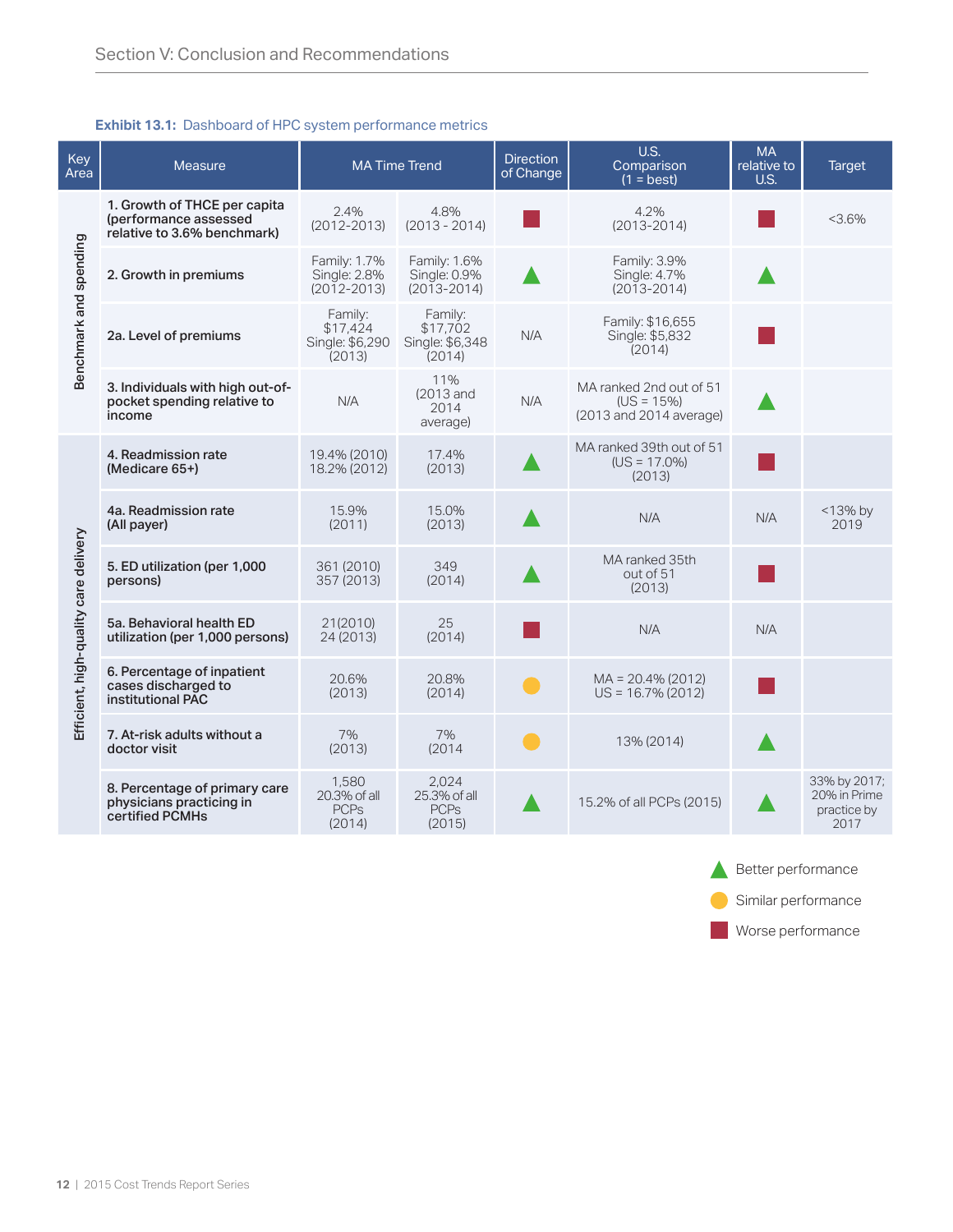| Key<br>Area            | Measure                                                                               | <b>MA Time Trend</b>                     |                                          | <b>Direction</b><br>of Change | U.S.<br>Comparison<br>$(1 = best)$ | <b>MA</b><br>relative to<br><b>U.S.</b> | <b>Target</b>  |
|------------------------|---------------------------------------------------------------------------------------|------------------------------------------|------------------------------------------|-------------------------------|------------------------------------|-----------------------------------------|----------------|
| <b>APMs</b>            | 9. Percentage of original<br>Medicare members in APMs                                 | 41%<br>(2013)                            | 46%<br>(2014)                            |                               | 16%<br>(2014)                      |                                         |                |
|                        | 10. Percentage of commercial<br><b>HMO</b> members in APMs                            | 61%<br>(2013)                            | 68%<br>(2014)                            |                               | N/A                                | N/A                                     | 80% by<br>2017 |
|                        | 11. Percentage of commercial<br><b>PPO</b> members in APMs                            | $~1\%$<br>(2013)                         | 2%<br>(2014)                             |                               | N/A                                | N/A                                     | 33% by<br>2017 |
|                        | 12. Percentage of MassHealth<br>members in APMs                                       | PCC: 14%<br>(2013)<br>MCO: 32%<br>(2013) | PCC: 22%<br>(2014)<br>MCO: 22%<br>(2014) |                               | N/A                                | N/A                                     |                |
| Value-based<br>markets | 13. Enrollment in tiered<br>network products                                          | Tiered: 14.5%<br>(2013)                  | Tiered: 16.0%<br>(2014)                  |                               | N/A                                | N/A                                     |                |
|                        | 14. Percentage of discharges<br>in top 5 systems                                      | 51% (2012)<br>53% (2013)                 | 56% (2014)                               |                               | N/A                                | N/A                                     |                |
|                        | 15. Percentage of discharges<br>from hospitals with relative<br>price of 1.0 or above | 69% (2010)<br>72% (2013)                 | 73% (2014)                               |                               | N/A                                | N/A                                     |                |

Note: THCE = total health care expenditures; ED = Emergency Department; HMO = health maintenance organization; PPO = preferred provider organization; APM = alternative payment method; PCMH = patient-centered medical home.

Source:

Measure 1-MA: Centers for Health Information and Analysis Annual Report, 2015

Measure 1-US: Centers for Medicare and Medicaid Services National Health Expenditure Data, 2013-2014

Measures 2,2a: HPC analysis of Medical Expenditure Panel Survey data, 2012-2014

Measure 3: Commonwealth Fund Scorecard on State Health System Performance, 2015

Measure 4: Institute of Medicine analysis of CMS Medicare Geographic Variation Data Files, 2015

Measure 4a: Center for Health Information and Analysis Hospital-Wide Adult All-Payer Readmissions in Massachusetts: 2011-2013 (Report)

Measures 5, 5a-MA: HPC analysis of Center for Health Information and Analysis Emergency Department Data Base , 2010-2014

Measures 5-US: Kaiser Family Foundation State Health Facts, accessed 2015

Measure 6-MA: HPC analysis of Center for Health Information and Analysis Hospital Discharge Database, 2013-2014

Measure 6-US and MA comparison: HPC analysis of HCUP Nationwide Inpatient Sample and State Inpatient Database, 2012

Measure 7: Commonwealth Fund Scorecard on State Health System Performance, 2015

Measure 8: HPC analysis of National Commission on Quality Assurance Clinician Directory and of American Association of Medical Colleges State Physician Workforce Database, 2014-2015

Measure 9: HPC analysis of Centers for Medicare and Medicaid Services ACO performance data , 2013-2014

Measure 10,11: HPC analysis of Center for Health Information and Analysis 2015 Annual Report: 2013-2014 Data Book

Measure 12: MassHealth personal communication, 2014 and HPC analysis of Center of Health Information and Analysis 2015 Annual Report: 2013-2014 Data Book

- Measure 13: HPC analysis of Center for Health Information and Analysis 2015 Annual Report: 2013-2014 Data Book
- Measure 14: HPC analysis of Center for Health Information and Analysis Hospital Discharge Database , 2012-2014

Measure 15: HPC analysis of Center for Health Information and Analysis Relative Price Data Book, 2009-2014.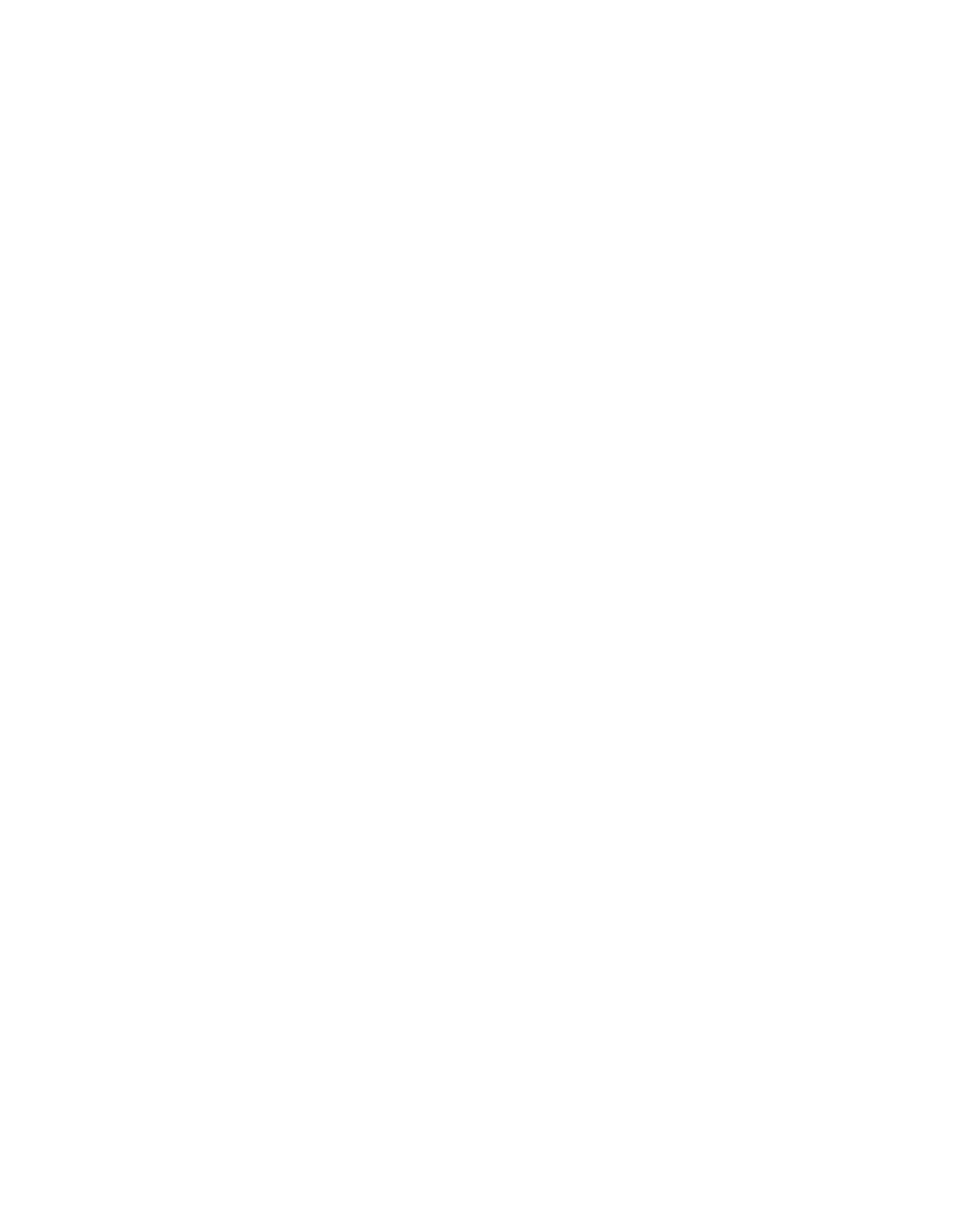### Executive Summary Special Report on Provider Price Variation

Massachusetts has been a national leader in ensuring access to high quality care and, with the passage of Chapter 224 of the Acts of 2012, the Commonwealth took steps to lead the nation in slowing the growth of healthcare costs. However, significant and persistent variation in provider prices for the same sets of services that is not tied to value threatens both of these goals of healthcare access and affordability. While some variation in prices may be warranted to support activities that are beneficial to the Commonwealth (e.g., provision of specialized services or physician training), work by multiple state agencies over the last six years has documented significant variation in provider prices that is not tied to measurable differences in quality, complexity, or other common measures of value. This unwarranted price variation, combined with the large share of patient volume at higher-priced providers, results in increased healthcare spending. It also perpetuates inequities in the distribution of healthcare resources that threaten the viability of lower-priced, high quality providers.

In this Special Report, the Health Policy Commission (HPC) builds on its past research and work by the Massachusetts Attorney General's Office (AGO) and the Center for Health Information and Analysis (CHIA), and demonstrates that the prices that different healthcare providers receive for the same sets of services vary significantly, price variation is not decreasing over time, and the combination of price variation and the large share of patient volume at higher-priced providers drives higher healthcare spending. We also report on the results of a rigorous analysis of the factors associated with inpatient hospital prices, finding that a substantial amount of price variation reflects the leverage of certain providers to negotiate higher prices with commercial insurers, rather than value-based factors such as higher quality of care.

#### **Why do Provider Prices Vary? How Commercial Health Care Prices are Set**

Commercial prices for healthcare services (including fee-forservice prices, global budgets, and other units of payment) and other contract terms are established through negotiations between payers and providers. The results of these negotiations are influenced by the bargaining leverage of the negotiating parties. Market structure, such as high market share, can create bargaining leverage that impacts payer-provider contract negotiations because a payer network that excludes "important" providers will be less marketable to purchasers (employers and consumers). If a provider has a substantial market presence such that there are few or no effective substitutes for that provider in its market, the potential cost to a payer of excluding the provider from that payer's network will be high. The provider may use that leverage to command higher, supracompetitive prices (and other favorable contract terms) from the payer, and the payer may be motivated to agree to such terms in order to keep that "important" provider in its network. On the other hand, providers who have less market leverage may be motivated to agree to lower prices (and less favorable contract terms) to stay in the payer network to ensure needed patient volume. In both cases, the prices may not reflect the relative quality of the different providers, or other indicia of value. This differential pricing is generally not transparent to consumers (e.g., through differences in premiums or patient cost-sharing).

#### **SUMMARY OF FINDINGS**

**1. Provider prices vary extensively for the same sets of**  services. Since 2010, multiple state agencies have documented extensive variation in both hospital and physician prices in Massachusetts for the same sets of services; the highest-priced hospitals and physician groups have been found to have prices two to four times those of the lowest-priced hospitals and physician groups among the three largest commercial payers, with higher variation among some smaller payers. Prices vary both among all hospitals and among cohorts of hospitals with similar characteristics; for example, relative price percentiles vary by more than 70 points among community hospitals. Prices also vary across different payment methods, including both feefor-service prices and alternatives such as global budgets. Spending for episodes of care also varies extensively, driven by differences in price.